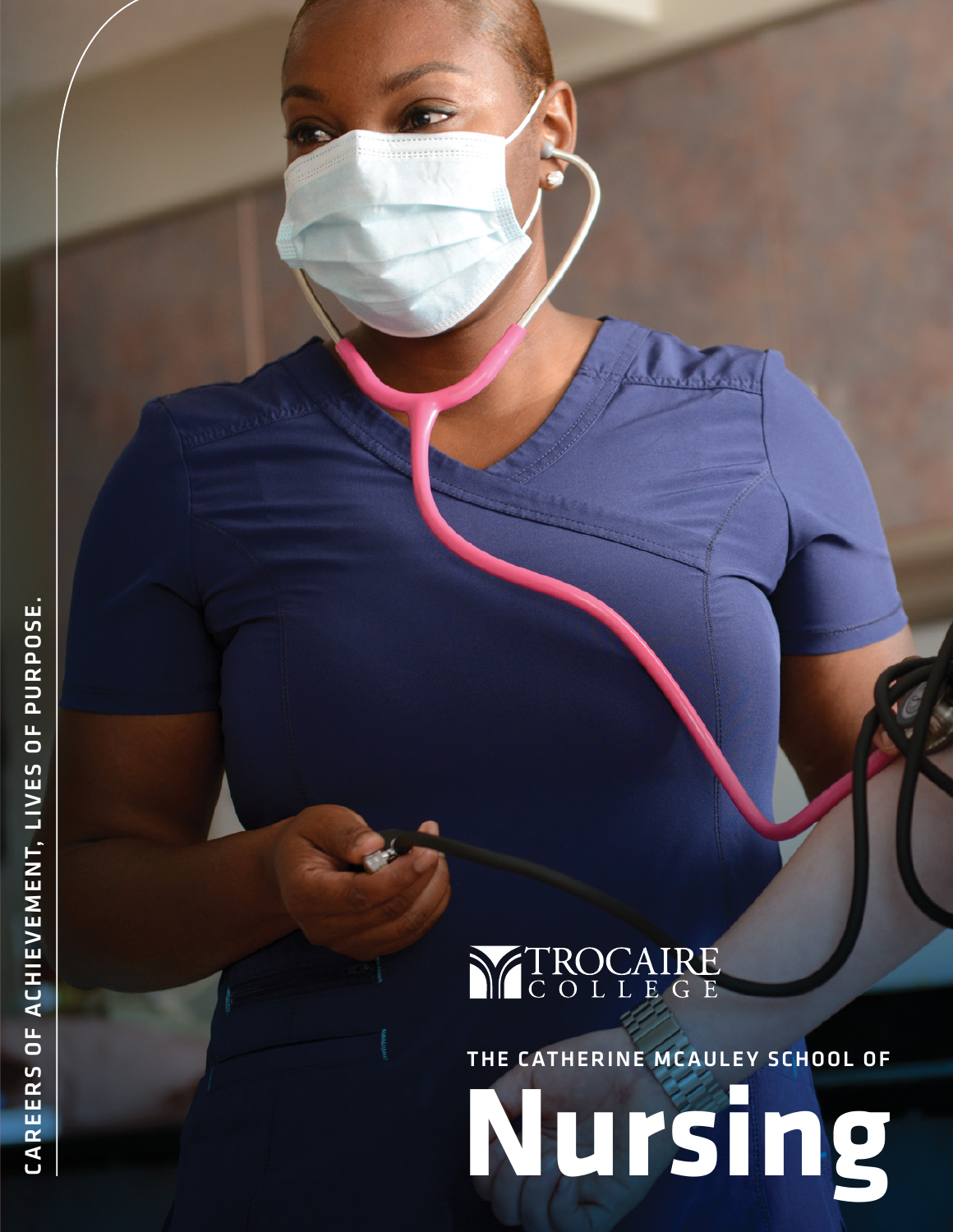### Make your opportunity.

There's more need than ever before for well-educated and highly trained nurses. For more than 50 years, Trocaire College has a proud heritage of educating compassionate, knowledgeable and devoted nurses ready to answer the call.

Our Nursing graduates are grounded in Mercy traditions and armed with real-world clinical experiences they've earned handson at hospitals and healthcare facilities all over Western New York. Here, you'll gain the knowledge and skills you need to start your career in healthcare.

Whether you're new to the profession or have already been working in the field and wish to advance your career, the Catherine McAuley School of Nursing at Trocaire is for you. Healthcare is always evolving. Our goal is to help you build and expand the competencies and leadership skills you need to thrive in today's complex healthcare system. Trocaire's Nursing programs combine flexibility, affordability and personal attention, all so you can further your professional skills as well as increase your salary potential.

### What does it take to succeed in this field?

While clinical skills are incredibly essential, compassion and empathy are the most important qualities any nurse should possess.

### What careers will this degree prepare you for?

Nursing is an incredibly flexible occupation. With 104 specialties and a number of advanced nursing degrees, many nurses change and explore new jobs and specialties throughout their careers.

### What are the admission requirements?

Trocaire College evaluates students using a holistic admissions review approach, which gives the best opportunity to assess metrics, (listed on each program page) their strengths and potential for success in our Nursing programs. Students are evaluated based on academic metrics, experience, and personal attributes of maturity, motivation, persistence, and attitude.

All of the following items are required:

#### **Experience**

• Download, complete and submit the Experience Form (available online)

–OR–

submit a current resume with the following categories to organize your experience: Healthcare or Work Experience, Community Involvement/Service, and Healthcare Training, Licenses or Certificates (if applicable).

#### **Personal Attributes**

Students may choose to submit one of the three options below for the personal attributes of maturity, motivation, persistence and attitude to be assessed.

#### **1 Interview with Trocaire Admissions Counselor**

(please call 716-827-2545 to schedule)

–OR–

#### **2 Letter of Recommendation**

If this option is chosen, students should submit one letter of recommendation with their application. Please provide the recommender the following questions to include in their recommendation, or download the Recommender Form (available online) and fill it out.

- Please describe the setting in which you supervised the applicant. Give details about their responsibilities.
- Give an example of how the applicant does or does not demonstrate problem-solving skills. In your opinion, does the applicant have the maturity and emotional stability to function effectively? If you observed the applicant dealing with conflict or crisis, please describe the situation and how the applicant handled it.
- What qualities and traits does the applicant possess that would make them a successful nurse?
- What are some areas you think the applicant could improve?

 $-$ nR $-$ 

#### **3 Personal Statement**

Please choose A or B of the personal statement topics below and answer in 500 words or less.

- A. Why does Nursing appeal to you? What particular aspects or special fields of Nursing interest you most? What contributions will you make to the school and to your fellow students?
- B. Reflect upon and describe a strength and a weakness you have identified about yourself and explain how you use the strength to your advantage and what steps you have taken to overcome your weakness.

#### **Optional Statement**

There may be areas of your background you want to share that are not addressed in other parts of this application. For example, if you think your transcripts or resume questions do not accurately reflect your abilities and readiness for study in the Nursing programs at Trocaire, or if you have any breaks in education or employment, you may explain why in this optional statement.

#### **Application Review**

The priority application deadline for a Fall start is April 1 and for a Spring start is November 1; however, applicants after those dates will continue to be reviewed until the program is full. Applications are reviewed by application date. Admissions decisions are final.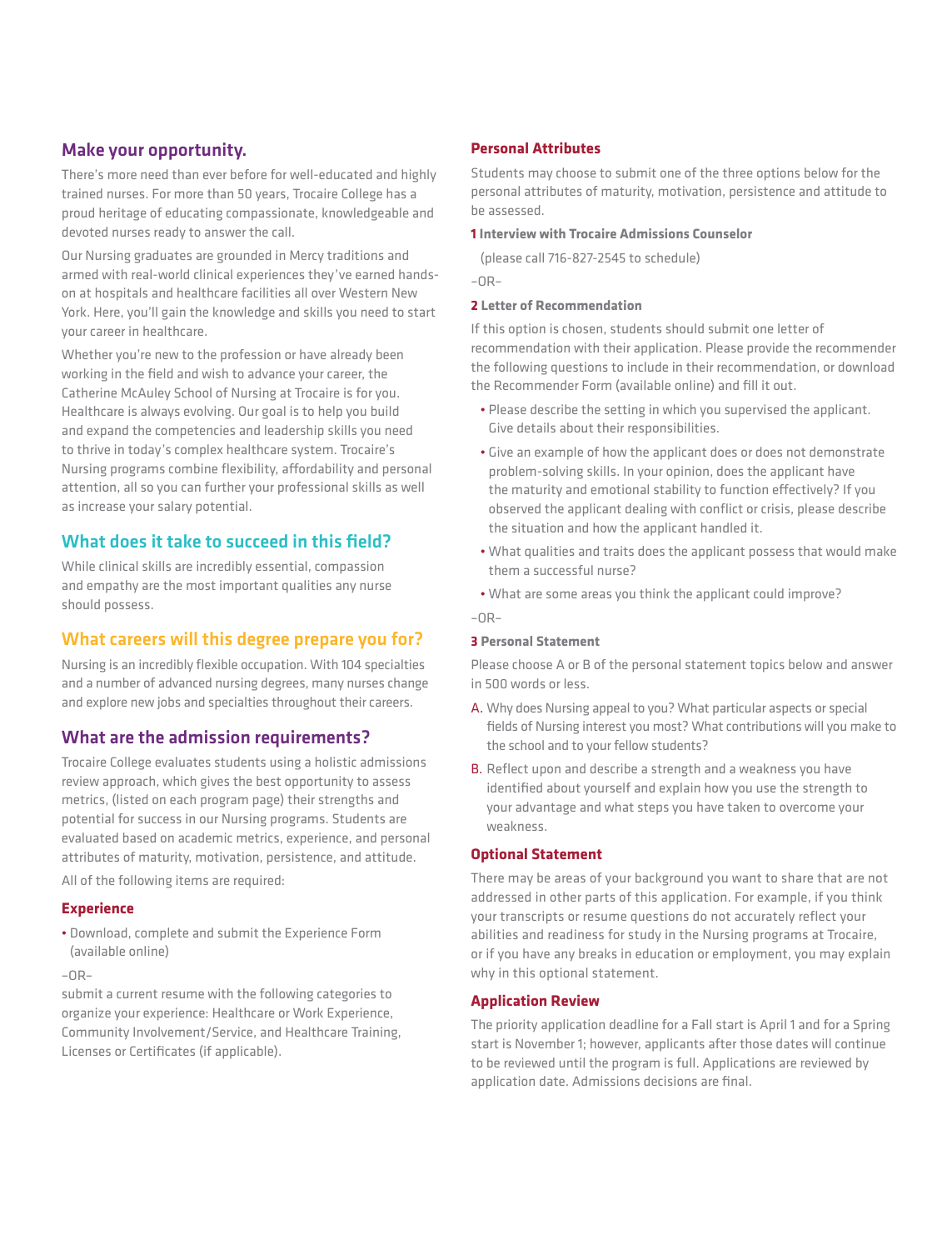# **Nursing PN Certificate Program: Academic Metrics**

- Official transcripts from high school or HSE, and all postsecondary colleges/universities attended
- High school diploma (minimum 75% average) or HSE (High School Equivalency) diploma
- A cumulative college-level Grade Point Average (GPA) of 2.5 is the benchmark
- A minimum grade of "C" in biology (high school or college level)
- Academic preparedness will be considered based on past courses and success in past courses

# **Nursing PN Certificate Program: Curriculum**

Degree Levels: Certificate Time to Completion: 12 months

### Semester 1

| <b>English Composition or Advanced Composition</b> |
|----------------------------------------------------|
| Anatomy and Physiology I                           |
| Anatomy and Physiology I Laboratory                |
| College Seminar or College Success                 |
| General Psychology                                 |
| Principles of Sociology                            |
|                                                    |



Time of Program: Day classes/Clinical Mode of Delivery: On-site/Seated

| <b>Semester 2</b>                        |
|------------------------------------------|
| Anatomy and Physiology II                |
| Anatomy and Physiology II Laboratory     |
| <b>Medication Essentials I</b>           |
| <b>Fundamentals of Practical Nursing</b> |
| <b>Practical Nursing II</b>              |
|                                          |
| <b>Semester 3</b>                        |
| <b>Medication Essentials II</b>          |
| .                                        |

| Practical Nursing III |
|-----------------------|
| Practical Nursing IV  |

**Nursing is the fastestgrowing occupation in the U.S. Nurses make up the majority of the healthcare industry, and that number continues to rise.**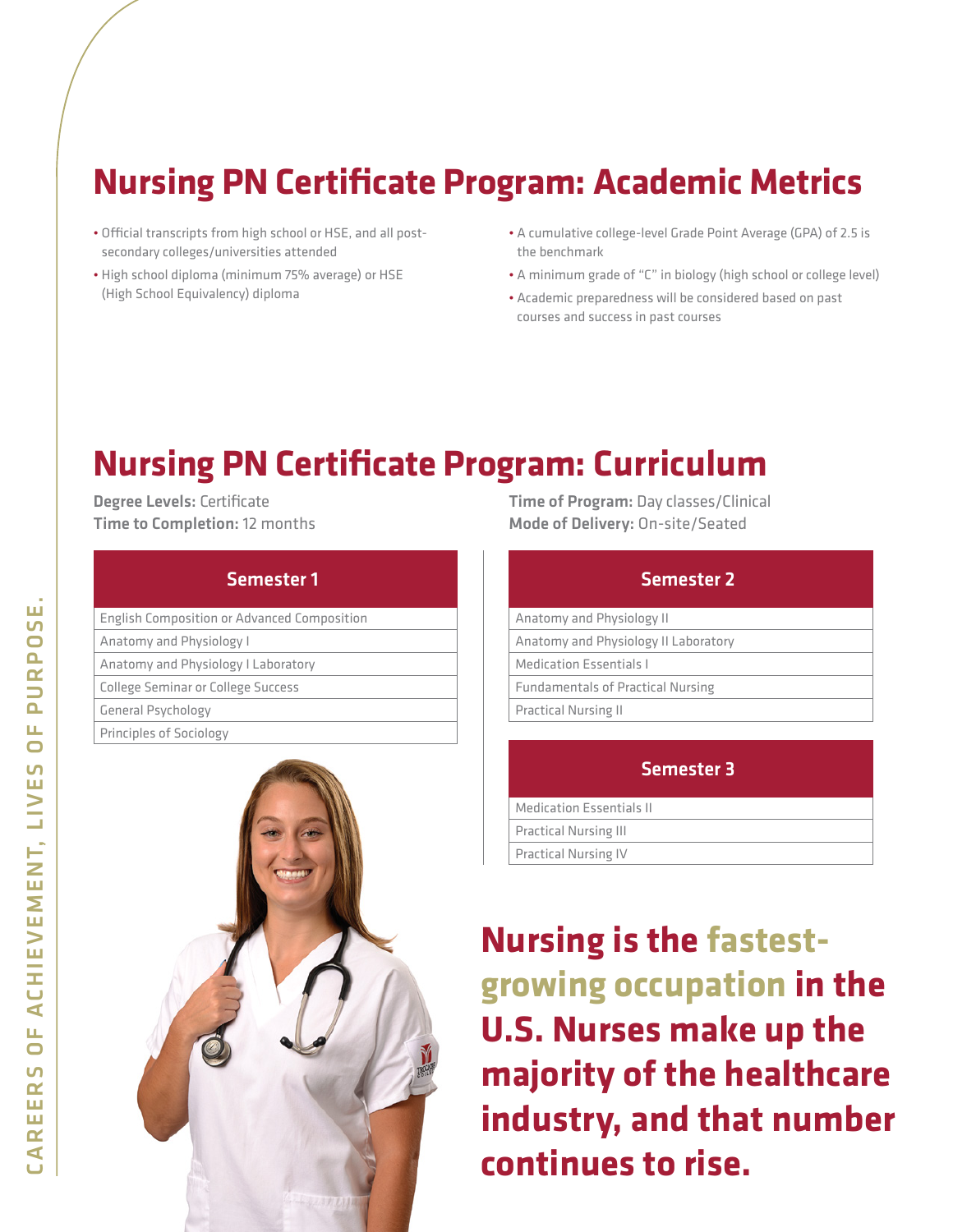# **Nursing RN Program: Academic Metrics**

- Official transcripts from high school or HSE, and all post-secondary colleges/universities/educational institutions attended
- High school diploma (minimum 85% average) or HSE (High School Equivalency) diploma
- A cumulative college-level Grade Point Average (GPA) of 2.75 is the benchmark
- A minimum grade of "C" in biology (high school or college level) and Anatomy and Physiology I (college level)
- Academic preparedness will be considered based on past courses
- TEAS TEST: All applicants must take and complete the TEAS test; a score of 60% on all sections is the benchmark

## **Nursing RN Program: Curriculum**

Degree Levels: Associate Time to Completion: 24 months

| Semester 1                                         |
|----------------------------------------------------|
| Anatomy and Physiology II                          |
| Anatomy and Physiology II Laboratory               |
| <b>English Composition or Advanced Composition</b> |
| College Seminar or College Success                 |
| <b>Health Assessment and Promotion</b>             |
| <b>Nursing Concepts</b>                            |
| <b>Medication Essentials I</b>                     |
| Professional Issues I                              |
| <b>General Psychology</b>                          |

| <b>Semester 2</b>               |
|---------------------------------|
| Microbiology                    |
| Microbiology Laboratory         |
| <b>Medication Essentials II</b> |
| <b>Health Restoration I</b>     |
| Maternal Newborn Nursing        |
| Developmental Psychology        |

Time of Program: Day and evening classes/Clinical Mode of Delivery: On-site/Seated

| <b>Semester 3</b>            |
|------------------------------|
| Introduction to Literature   |
| <b>Health Restoration II</b> |
| <b>Pediatric Nursing</b>     |
| Introduction to Philosophy   |
| Principles of Sociology      |
|                              |

| <b>Semester 4</b>             |
|-------------------------------|
| <b>Mental Health Nursing</b>  |
| <b>Health Restoration III</b> |
| Ethics in Health Care         |
|                               |

\*Sample schedule above for day program

**Recent nursing school grads enjoy some of the highest starting salaries among their peers in other industries.**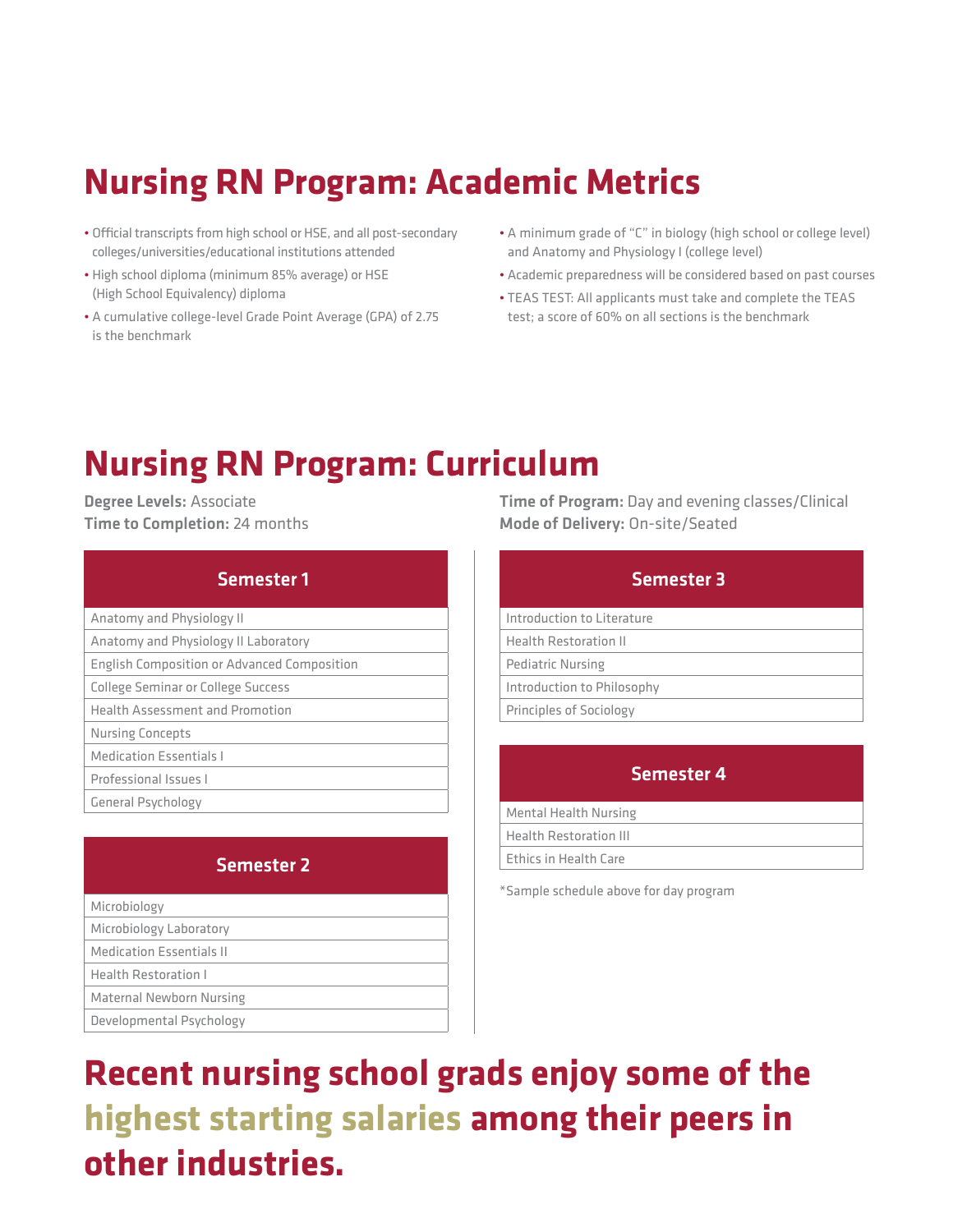

# **BS in Nursing Program: Academic Metrics**

- Applicants must hold an associate degree in Nursing from an accredited institution. Applicants who have graduated from a program that is not accredited but that is approved and registered with the New York State Education Department are also eligible for admission
- Applicants must have earned a minimum cumulative GPA of 2.50 in their prior nursing program, and must have earned a minimum grade of "C" in all nursing courses. Applicants who have a GPA below 2.50 may be considered for the BS program if they have extensive clinical experience or extenuating circumstances
- Students who have graduated from an associate degree in Nursing program but have not obtained their nursing license may be admitted to the program and allowed to take any or all courses offered in the first semester of study **only**. Students may not progress to the second semester of study without an RN license, which must be submitted to the Registrar

## **BS in Nursing Program: Curriculum**

Degree Levels: Online Baccalaureate Time to Completion: Variable

| Semester 1                                            |
|-------------------------------------------------------|
| Pathophysiology                                       |
| Race, Gender, and Literature                          |
| Statistical Methods                                   |
| Comprehensive Health Assessments for Nursing Practice |
| Nursing Theory and Practice Issues                    |
| Coping with Illness                                   |
|                                                       |
|                                                       |

### Semester 2

| <b>Nutrition &amp; Wellness</b>          |
|------------------------------------------|
| Introduction to Nursing Care Informatics |
| Research Procedures in Nursing Practice  |
| Family Nursing Care Across a Lifespan    |
| Pharmacology for the Registered Nurse    |
| Sociology of Health And Medicine         |

Time of Program: Online Mode of Delivery: Online

| <b>Semester 3</b>                                   |  |
|-----------------------------------------------------|--|
| Community Health Nursing: Individual and Family     |  |
| Leadership and Management for Professional Practice |  |
| Organizational Psychology                           |  |
| <b>Semester 4</b>                                   |  |
|                                                     |  |
| Multiculturalism                                    |  |
| Clinical Seminar                                    |  |
|                                                     |  |

Professional Nursing Syntheses/Clinical Capstone

Philosophy of World Religions

Social Psychology

In keeping with the mission, values and traditions of Trocaire College, all students **must complete at least one (1) Mercy Action Project learning experience prior to graduation**. MAP is a tuition-free, non-credit, value-added, co-curricular learning experience that provides service opportunities that integrate the College's mission through an actionreflection approach connecting service to your career path.

Immunizations/Physicals: Updated medical records from within one year of the start of the program are required and are to be submitted prior to the start of the semester.

Technical standards for the profession can be found on the College's website and should be reviewed by all interested students: https://trocaire.edu/program-technical-standards/

Cardiopulmonary Resuscitation (CPR) certificate is required prior to clinical experiences.

All 3 programs (PN, RN, BSN) are accredited by ACEN and registered with NYS.